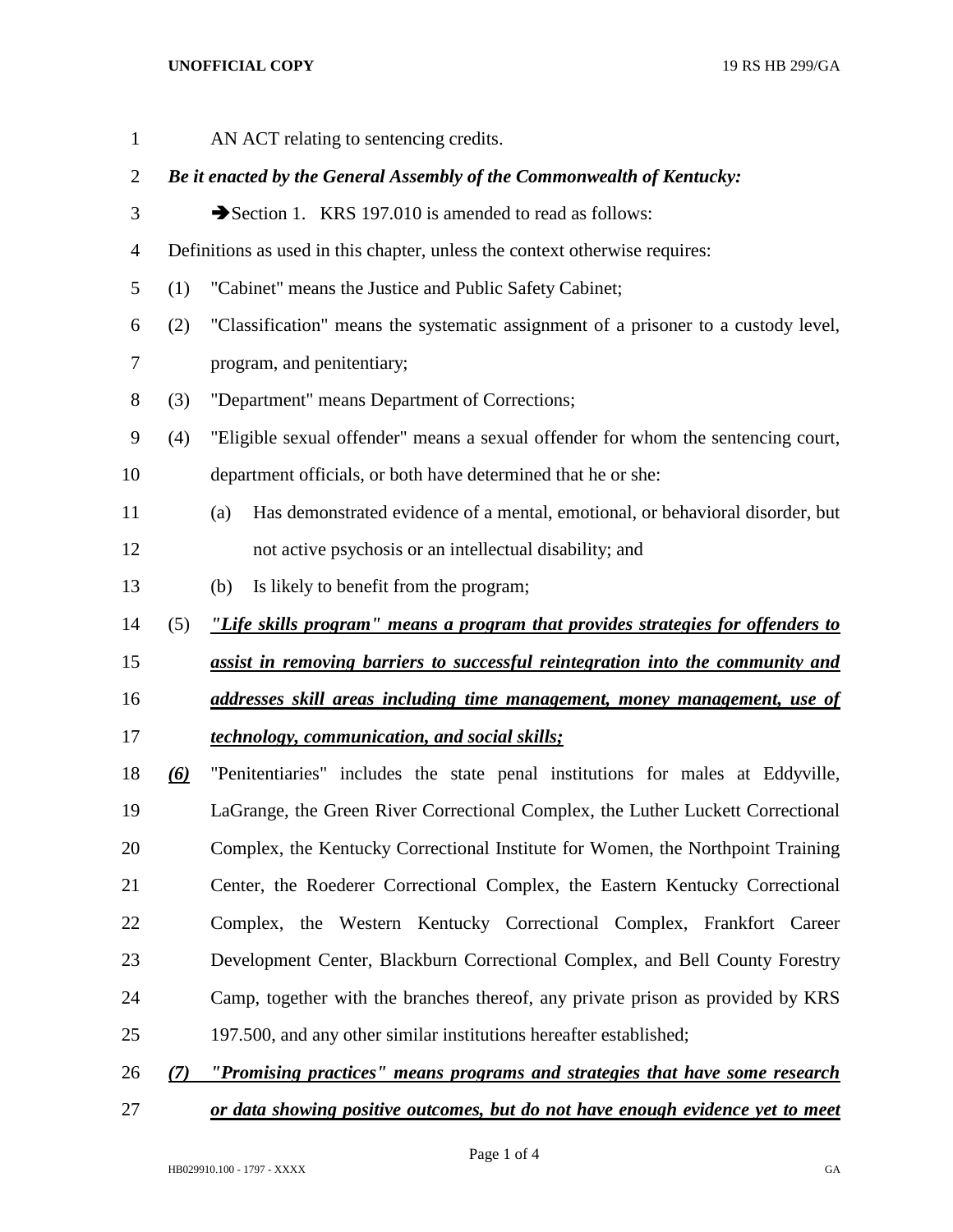## **UNOFFICIAL COPY** 19 RS HB 299/GA

| $\mathbf{1}$   | the standard of an evidence-based program;                           |                                                                  |    |                                                                                                                         |  |  |
|----------------|----------------------------------------------------------------------|------------------------------------------------------------------|----|-------------------------------------------------------------------------------------------------------------------------|--|--|
| $\overline{2}$ | $(8)$ $(6)$                                                          |                                                                  |    | "Sexual offender" means any person convicted of, pleading guilty to, or                                                 |  |  |
| 3              | entering an Alford plea to a sex crime as defined in KRS 17.500; and |                                                                  |    |                                                                                                                         |  |  |
| 4              | $(9)$ $(7)$                                                          |                                                                  |    | "State agency" means any department, board, commission, or agency of the                                                |  |  |
| 5              |                                                                      |                                                                  |    | state government.                                                                                                       |  |  |
| 6              |                                                                      |                                                                  |    | Section 2. KRS 197.045 is amended to read as follows:                                                                   |  |  |
| 7              | (1)                                                                  | Any person convicted and sentenced to a state penal institution: |    |                                                                                                                         |  |  |
| 8              |                                                                      | (a)                                                              |    | Shall receive a credit on his or her sentence for:                                                                      |  |  |
| 9              |                                                                      |                                                                  | 1. | Prior confinement as specified in KRS 532.120;                                                                          |  |  |
| 10             |                                                                      |                                                                  | 2. | Successfully receiving a High School Equivalency Diploma or a high                                                      |  |  |
| 11             |                                                                      |                                                                  |    | school diploma, a <del>[ two <math>(2)</math> or four <math>(4)</math> year]</del> college degree, $\left[$ a two $(2)$ |  |  |
| 12             |                                                                      |                                                                  |    | year or four (4) year degree in applied sciences, a completed vocational                                                |  |  |
| 13             |                                                                      |                                                                  |    | $or$ technical education program, or $a$ { $an$ online or } correspondence                                              |  |  |
| 14             |                                                                      |                                                                  |    | <i>postsecondary</i> education program <i>which results in a diploma or</i>                                             |  |  |
| 15             |                                                                      |                                                                  |    | <i>degree</i> , each as provided, and defined, and approved by the                                                      |  |  |
| 16             |                                                                      |                                                                  |    | department <del>[, or a civics education program that requires passing a final</del>                                    |  |  |
| 17             |                                                                      |                                                                  |    | exam, in the amount of ninety (90) days per diploma, degree, or                                                         |  |  |
| 18             |                                                                      |                                                                  |    | technical education program completed; [and]                                                                            |  |  |
| 19             |                                                                      |                                                                  | 3. | Successfully completing a drug treatment program, [ or other] evidence-                                                 |  |  |
| 20             |                                                                      |                                                                  |    | based program, or any other promising practice or life skills program                                                   |  |  |
| 21             |                                                                      |                                                                  |    | approved by the department, in the amount of not more than ninety (90)                                                  |  |  |
| 22             |                                                                      |                                                                  |    | days for each program completed. The department shall determine                                                         |  |  |
| 23             |                                                                      |                                                                  |    | criteria to establish whether a life skills or promising practice program                                               |  |  |
| 24             |                                                                      |                                                                  |    | is eligible for sentence credits. Programs shall demonstrate learning of                                                |  |  |
| 25             |                                                                      |                                                                  |    | skills necessary for reintegration into the community to minimize                                                       |  |  |
| 26             |                                                                      |                                                                  |    | <b>barriers to successful reentry. Approval of programs shall be subject to</b>                                         |  |  |
| 27             |                                                                      |                                                                  |    | <i>review by the cabinet</i> ; and                                                                                      |  |  |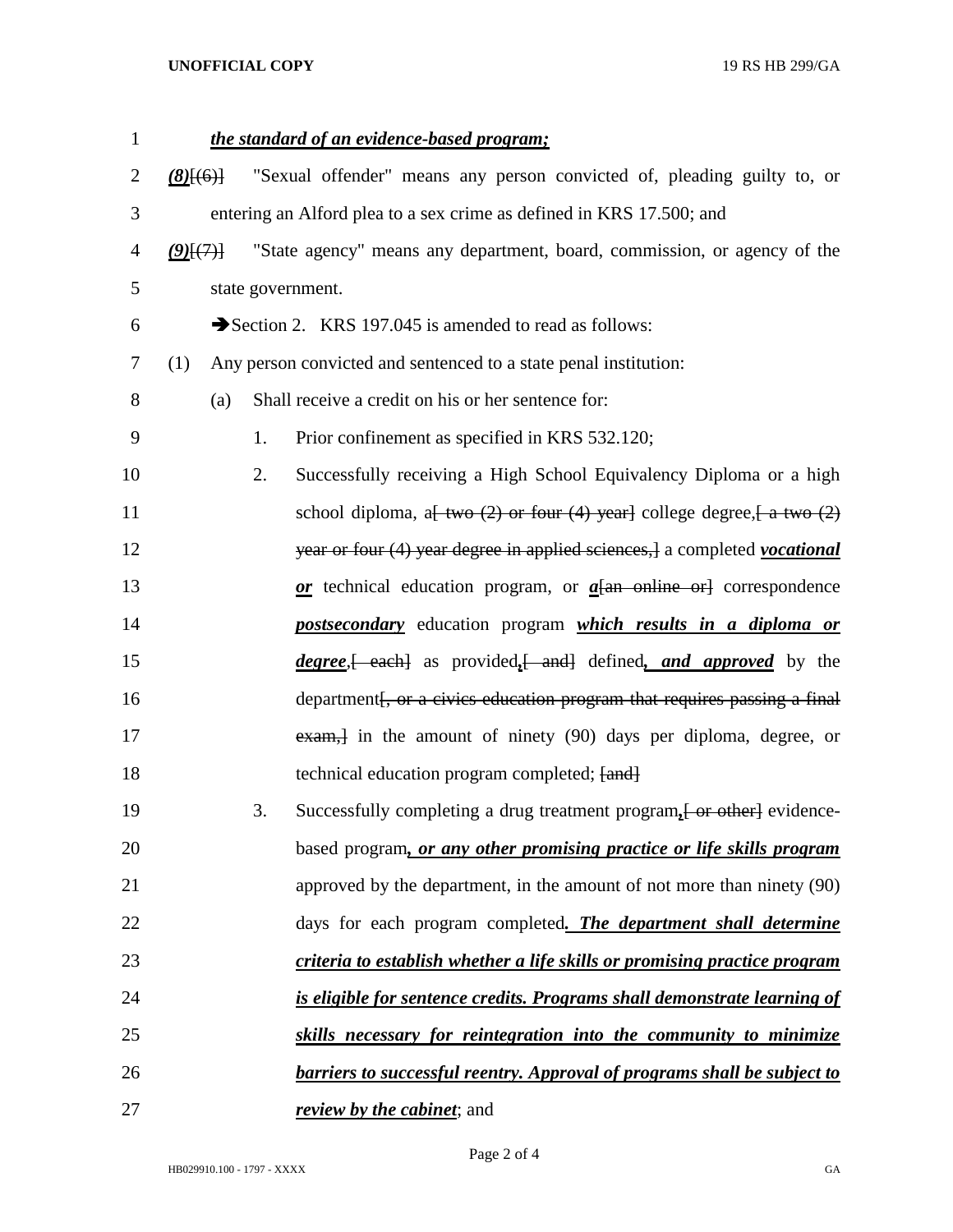- (b) May receive a credit on his or her sentence for:
- 1. Good behavior in an amount not exceeding ten (10) days for each month served, to be determined by the department from the conduct of the prisoner;
- 2. Performing exceptionally meritorious service or performing duties of outstanding importance in connection with institutional operations and programs, awarded at the discretion of the commissioner in an amount not to exceed seven (7) days per month; and
- 3. Acts of exceptional service during times of emergency, awarded at the discretion of the commissioner in an amount not to exceed seven (7) days per month.
- (2) Except for a sentencing credit awarded for prior confinement, the department may forfeit any sentencing credit awarded under subsection (1) of this section previously earned by the prisoner or deny the prisoner the right to earn future sentencing credit in any amount if during the term of imprisonment, a prisoner commits any offense or violates the rules of the institution.
- (3) When two (2) or more consecutive sentences are to be served, the several sentences shall be merged and served in the aggregate for the purposes of the sentencing credit computation or in computing dates of expiration of sentence.
- (4) Until successful completion of the sex offender treatment program, an eligible sexual offender may earn sentencing credit. However, the sentencing credit shall not be credited to the eligible sexual offender's sentence. Upon the successful completion of the sex offender treatment program, as determined by the program director, the offender shall be eligible for all sentencing credit earned but not otherwise forfeited under administrative regulations promulgated by the Department of Corrections. After successful completion of the sex offender treatment program, an eligible sexual offender may continue to earn sentencing credit in the manner